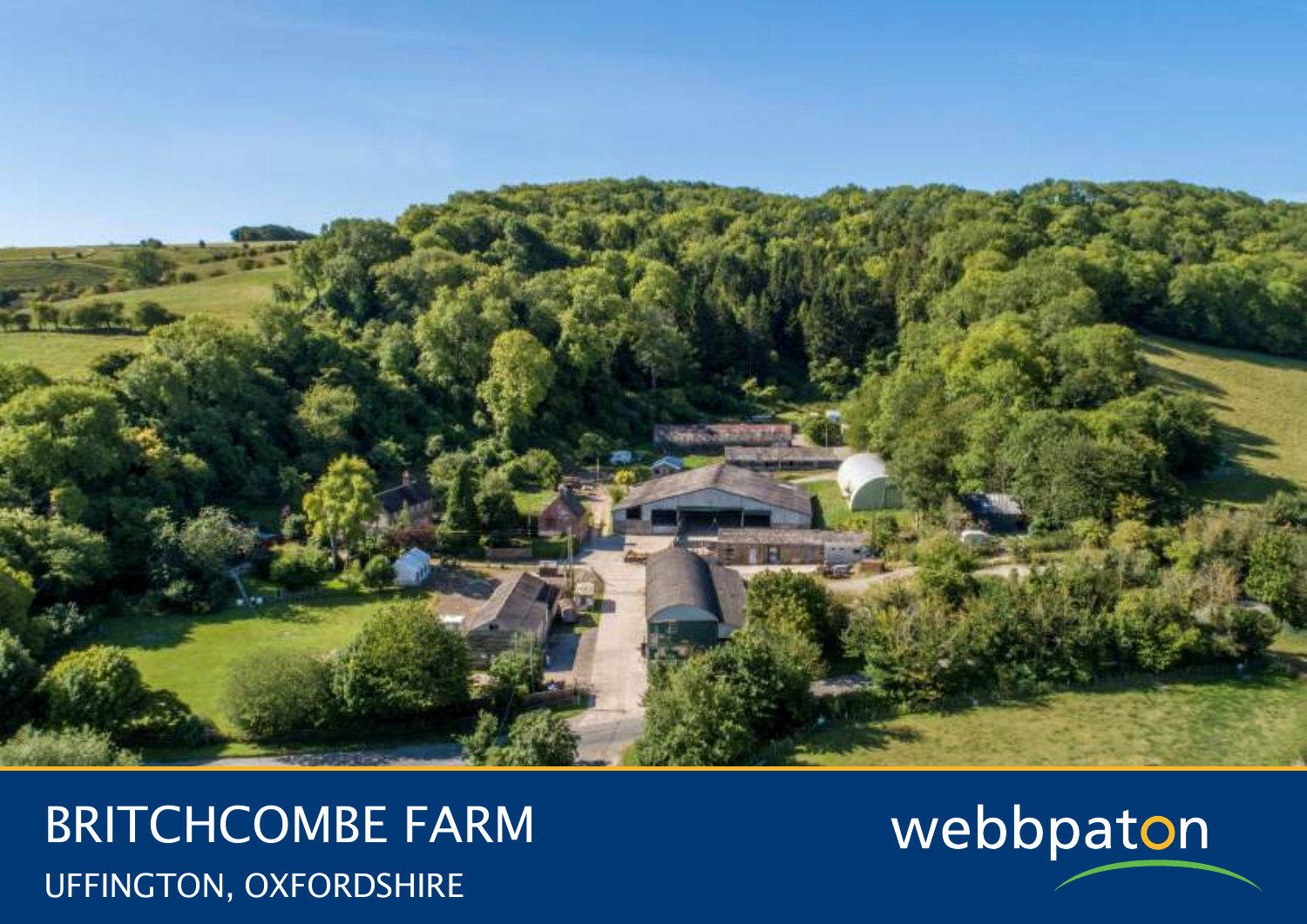## BRITCHCOMBE FARM

## Uffington, Oxfordshire, SN7 7QJ

Wantage – 7 miles M4 J14 – 12 miles (Distances are approximate)

# GUIDE PRICE: £3,250,000

Available as a whole or up to five lots

Lot 1 - Farmhouse, Dovecote, farm buildings, campsite, grassland and woodland, extending to 142.33 acres in total

Lot 2 - 59.77 acre s of predominantly arable land

Lot 3 - 86.45 acres of predominantly arable land

Lot 4 - 17.79 acres of grassland (School House Field)

Lot 5 - 2 New Cottages, Uffington

#### "AN IDYLLIC MIXED FARM IN A PEACEFUL, YET VERY ACCESSIBLE LOCATION, JUST BELOW UFFINGTON WHITE HORSE IN THE NORTH WESSEX DOWNS AONB "

#### Introduction

Britchcombe Farm is situated in the Vale of White Horse on the B4507 between Ashbury and Wantage, located 1 mile from the sought -after village of Uffington and ¼ mile from the Lambourn Downs and historic Ridgeway National Trail. The famous Uffington White Horse and Castle are situated just above the farm.

Britchcombe Farm is a picturesque mixed farm benefiting from spectacular views across the surrounding countryside. It extends to approximately 306.33 acres in total, comprising a five bedroom Farmhouse, a range of farm buildings and a popular campsite with tea rooms. The property includes the Dovecote, a two bedroom dwelling, within the farmyard and a three bedroom cottage in the village of Uffington, known as 2 New Cottages.

Britchcombe Farm has been farmed by the Seymour family since the 1930s and features as a model farm of that era in Pendon Museum at Long Wittenham.

## LOT 1 – GUIDE £1,750,000

Lot 1 extends to approximately 142.33 acres in total and includes the Farmhouse, Dovecote, farm buildings and established campsite.

#### Land

The grassland extends to 104.81 acres of Grade 3 and 4 free draining land over chalk and is a mix of gently undulating land suitable for cutting and steep banks for grazing. The woodland extends to 34.38 acres. Uffington Wood and Fawler Coombes form part of the White Horse Hill SSSI. The land benefits from various road accesses, direct onto the B4507 .

#### **Campsite**

Over 33 acres of attractive grassland (Cross Roads Piece, Shiplands Camp site, Plumtree, Ashtree Corner, Longthong and the paddock to the front of the tea rooms) have been used as a successful seasonal campsite (Easter – October) for caravans, motorhomes and tents for over 30 years. On a summer's weekend the campsite can see many hundreds of visitors staying, with loyal customers returning year after year. It provides a great opportunity to further expand an already thriving enterprise.

The campsite facilities include a tea room and basic toilet/shower block in the farmyard. There are electric hook ups available in the paddock in front of the tea rooms. In addition, there is a certificate of lawful use in place for stationing of a residential caravan in the south east corner of Plumtree, providing further accommodation opportunities.





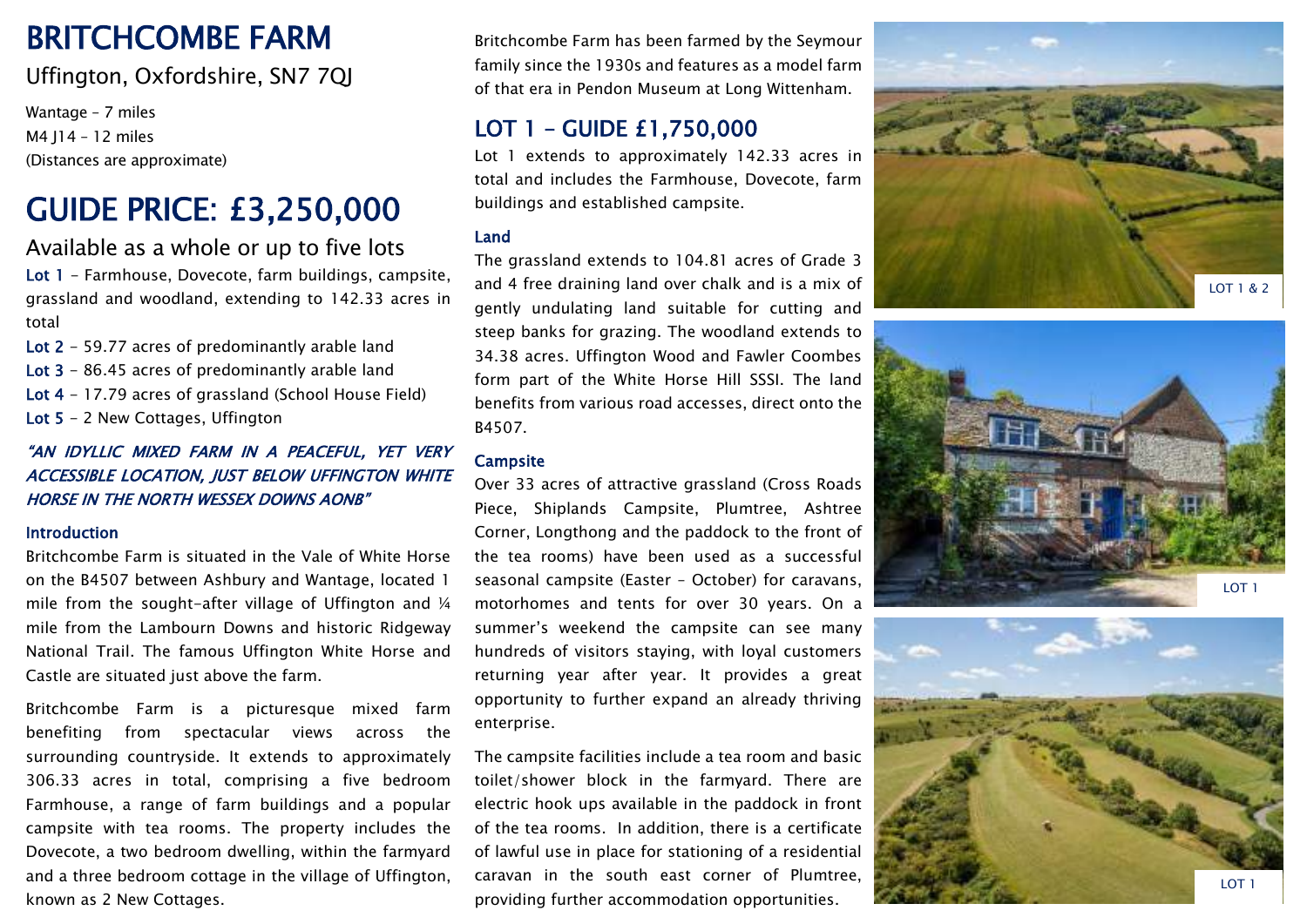

#### Britchcombe Farmhouse

Britchcombe Farmhouse is a striking period property offering huge potential to create a charming family home. The Farmhouse was built in 1622 and later redeveloped in the 1960s. The property is constructed of red brick under a slate tile roof with timber frame windows and would benefit from modernisation.

The ground floor accommodation comprises three reception rooms, two utility/store rooms, kitchen, study and w/c. The first floor accommodation comprises five bedrooms and a family bathroom. The floor area of Britchcombe Farmhouse extends to approximately 2,454ft<sup>2</sup> (228m<sup>2</sup>).

The Farmhouse benefits from a separate access and is approached by a gravel driveway, with parking to the front of the property. The Farmhouse is situated in a peaceful location, on the edge of the farmyard, overlooking the grass paddock and tea rooms currently used in conjunction with the campsite. The Farmhouse benefits from a mature, spacious garden to the side and rear.







### **Energy Efficiency Rating**

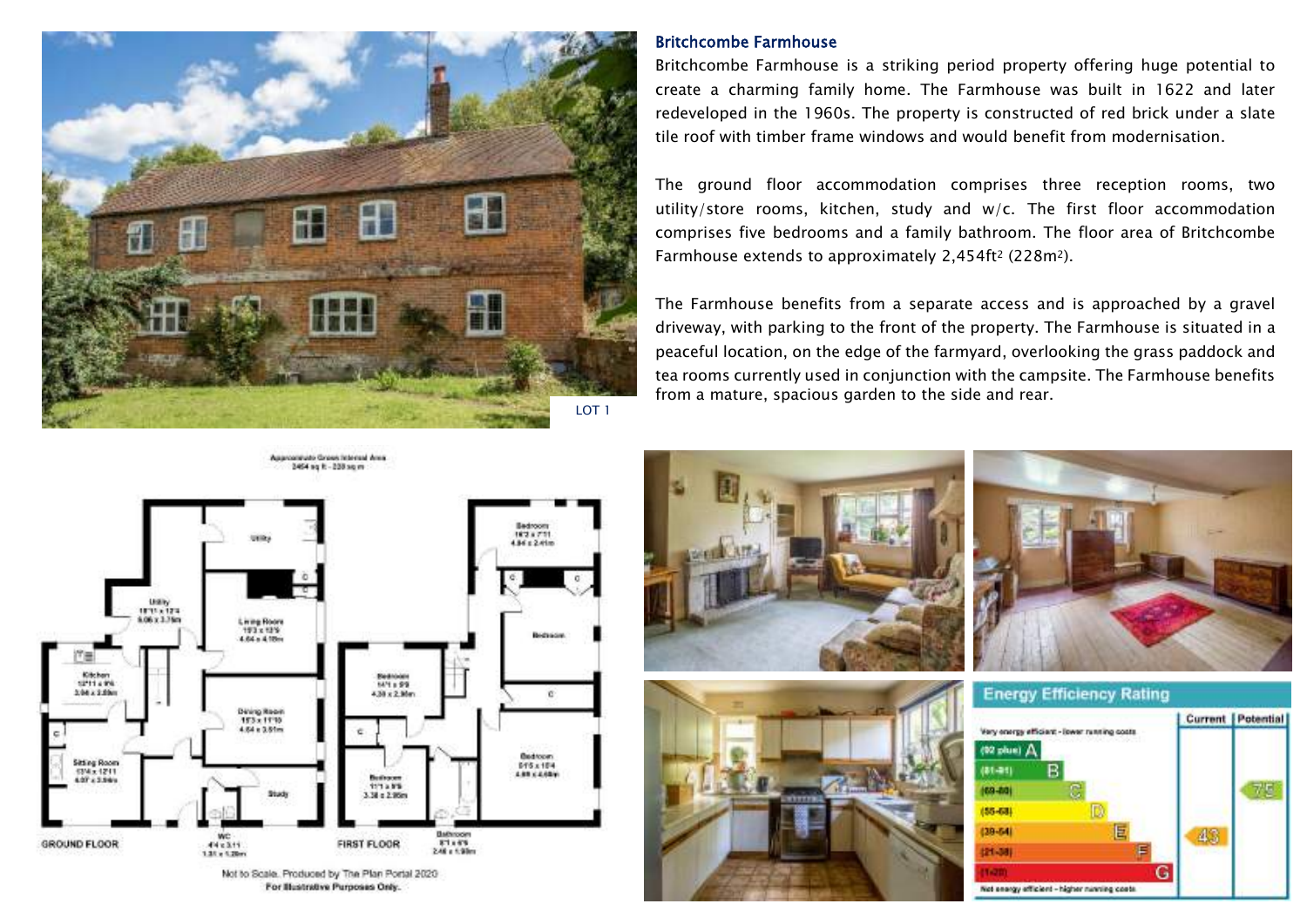#### The Buildings

Tea Rooms – A converted traditional former stable block comprising red brick elevations with painted wooden windows and doors under a clay tile roof. The main building measures approximately 11.10m x 5.24m. It contains kitchen facilities, seating area and storage. It also contains shower and WC facilities for the campsite. Both water and electric are connected.

It has been run as the successful Teapot Tearoom and Gardens for a number of years and has capacity for 20 people in the cosy tea room with additional outdoor seating in the paddock to the front. It attracts numerous visitors from the Ridgeway National Trail, Uffington White Horse, the campsite and surrounding area.

Timber Machinery Store - Enclosed building comprising timber frame with timber clad elevations under a corrugated sheeting roof with concrete floor, measuring approximately 25.20m x 8.32m, located on the edge of the paddock to the front of the tea rooms. The building features a sliding metal door and set of double folding doors. Electric is connected. Change of use has been granted under Class R Permitted Development Rights, allowing flexible commercial use. This provides many future opportunities for an alternative use to compliment the campsite, or as a stand-alone enterprise, such as farm shop, café, leisure or camping-related facilities.

Cattle Shed - Comprising half concrete block elevations with tin cladding above, under a corrugated sheeting roof with concrete floor, measuring approximately 31.22m x 26.85m. Water and electric are connected.

Dutch Barn with Lean-to - Comprising part concrete block walls with tin cladding above, under a corrugated sheeting with concrete floor, measuring approximately 28.87m x 12.07m. The building contains internal grain bins, and electric and water are connected.

Stables - Comprising red brick elevations under a corrugated sheeting roof with concrete floor, split into various loose boxes and storage areas, measuring approximately 23.04m x 8m in total. Electric is connected.

Romney Hut 1 - Comprising tin elevations with earth floor, measuring approximately 29.05m x 10.70m. Electric is connected.

Romney Hut 2 - Comprising tin elevations with earth floor, measuring approximately 28.72m x 10.61m. Electric is connected.

Log Shed - Comprising concrete block elevations to 1m with tin cladding above, under a corrugated sheeting roof, with earth floor, measuring approximately 21.46m x 9.43m. Electric is connected.

Battery Shed - Comprising part concrete block, part timber clad elevations under a tin roof with concrete floor, measuring approximately 9.84m x 5.48m. Electric is connected.

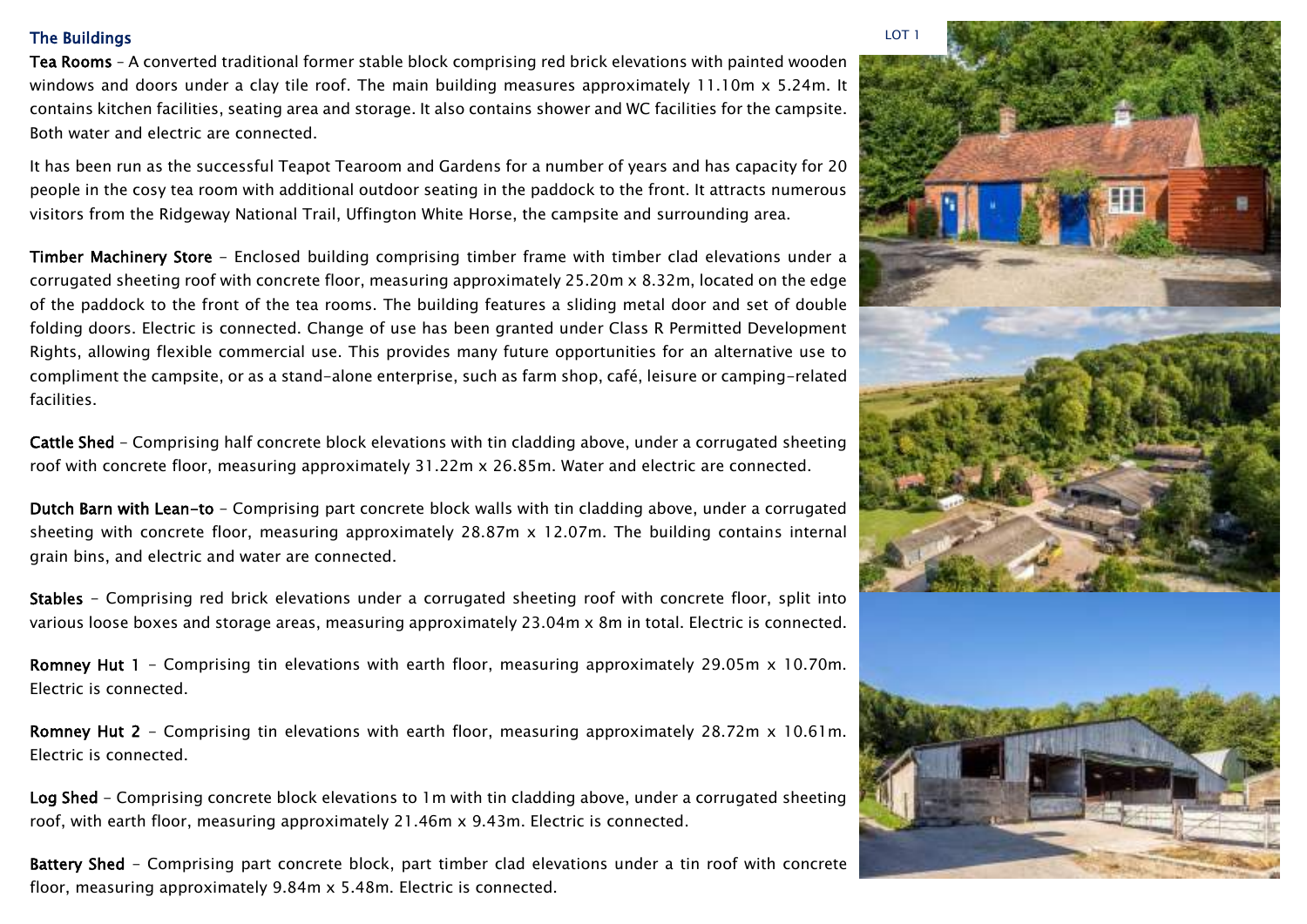#### The Dovecote

The Dovecote is a delightful, period Grade II listed property on the edge of the farmyard. It is constructed of red brick under a slate tile roof and was converted in 1994 to single storey living accommodation, comprising of living room, two bedrooms with the kitchen and shower room in an adjoining cabin. The floor area of the Dovecote extends to approximately 493 ft<sup>2</sup> (45m<sup>2</sup>). It offers huge potential to be an attractive home but requires substantial modernisation to be used as a dwelling. The second floor/loft area of the building is currently unconverted.

A retrospective planning and listed building consent application has been submitted to the VWHDC to formalise the conversion of the Dovecote as a dwelling, under reference numbers P20/V1739/FUL and P20/V1740/LB and is awaiting a decision.





Not to Scale. Produced by The Plan Portal 2020 For Illustrative Purposes Only.



## LOT 2 – GUIDE £550,000

Lot 2 extends to approximately 59.77 acres of gently sloping Grade 2 and 3 free draining loamy agricultural land. Arranged as four parcels, there is 55.54 acres of productive arable land, used to grow a range of cereal crops and 4.13 acres of steep grassland suitable for grazing. The land benefits from direct road access onto B4507 and there is a natural water supply available on the western boundary of Fish Pond Bank.



### LOT 3 – GUIDE £695,000

Lot 3 extends to approximately 86.45 acres of undulating productive arable land spilt over two parcels. Predominantly classified as Grade 3 free draining land over chalk. 61.59 acres is productive arable land, used to grow a range of cereal crops, whilst the remaining 24.86 acres is former arable land now reverted to grass. The land borders the Ridgeway National Trail, which provides access. There is an additional access via a right of way over the neighbouring Uffington Castle.



## LOT 4 – GUIDE £135,000

Lot 4 is off-lying from the main farmstead, located approximately ½ mile from the village of Uffington. It extends to approximately 17.79 acres of grassland in one parcel, classified as a mix of Grade 3 and 4, free draining loamy soil. The land benefits from direct road access onto Broadway Road and water is connected.

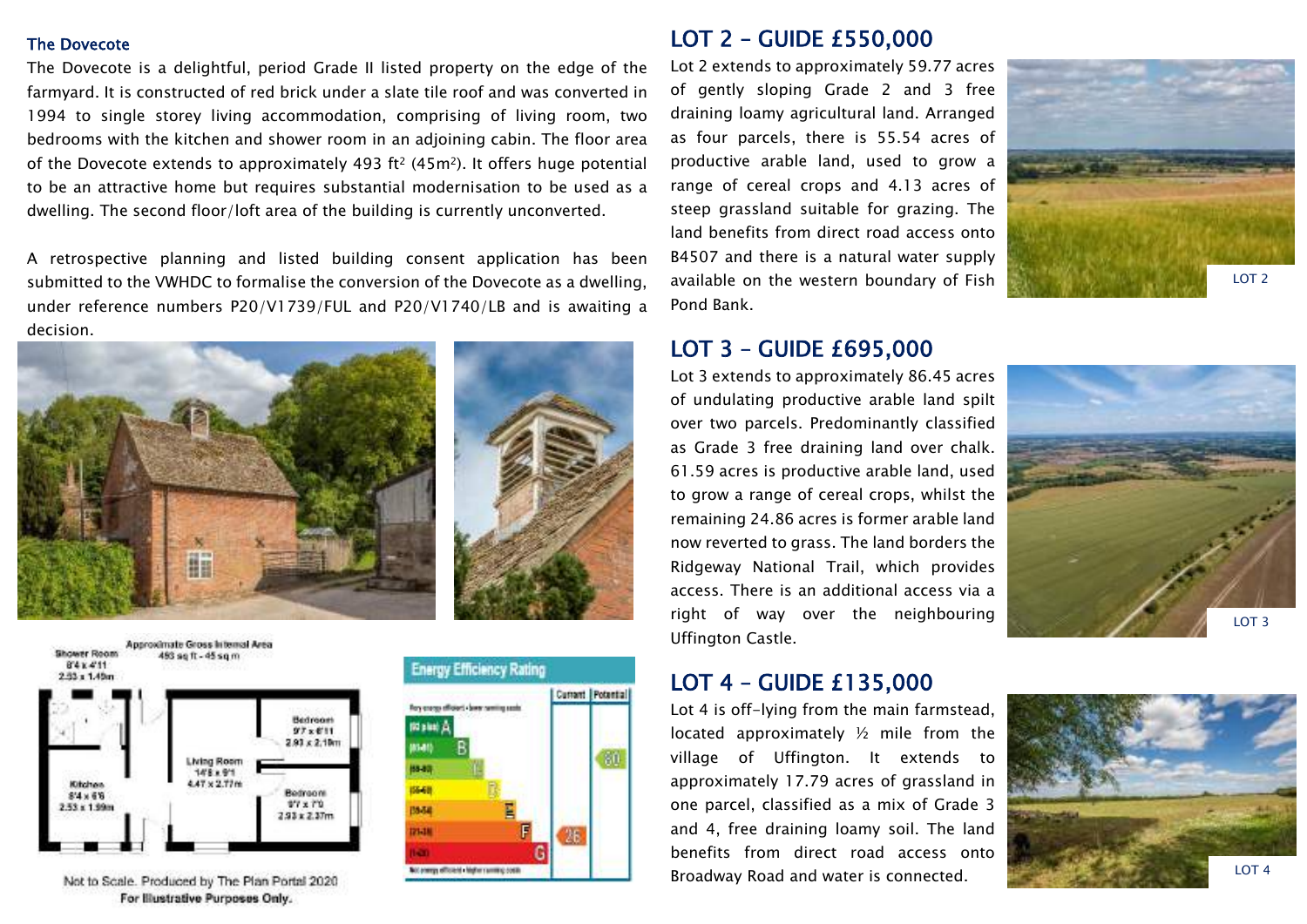| Lot           | Name                                 | <b>Field Parcel</b> | Use                                | Ha     | Ac     | 2016-2020 Cropping                                  |
|---------------|--------------------------------------|---------------------|------------------------------------|--------|--------|-----------------------------------------------------|
|               | Lower<br><b>Shiplands</b>            | SU3087 7047         | Permanent<br><b>Pasture</b>        | 1.58   | 3.91   |                                                     |
| 1             | <b>Shiplands</b>                     | SU3087 6530         | Permanent<br>Pasture               | 3.50   | 8.64   |                                                     |
|               |                                      | SU3087 6920         | Woodland                           | 0.27   | 0.67   |                                                     |
|               | <b>Shiplands</b><br><b>Camp Site</b> | SU3087 7631         | Permanent<br>Pasture               | 0.96   | 2.36   |                                                     |
|               | Lower<br><b>Uffington</b><br>Wood    | SU3087 8141         | Woodland                           | 3.00   | 7.41   |                                                     |
|               | Plumtree<br>Camp Site                | SU3087 9431         | Permanent<br>Pasture               | 0.19   | 0.47   |                                                     |
|               | Plumtree                             | SU3087 8933         | Permanent<br><b>Pasture</b>        | 0.96   | 2.38   |                                                     |
|               | Long Thong<br>Arable                 | SU3187 2420         | Permanent<br>Pasture               | 4.27   | 10.54  |                                                     |
|               | <b>Long Thong</b>                    | SU3187 1122         | Permanent<br><b>Pasture</b>        | 2.78   | 6.87   |                                                     |
|               | Ashtree<br>Corner                    | SU3187 0320         | Permanent<br>Pasture               | 2.08   | 5.15   |                                                     |
|               | Pig Bank                             | SU3086 9495         | Permanent<br>Pasture               | 5.25   | 12.97  |                                                     |
|               | <b>Uffington</b><br>Wood             | SU3086 4181         | Woodland                           | 10.64  | 26.30  |                                                     |
|               | Lucerne<br><b>Bottom</b>             | SU3087 9626         | Permanent<br>Pasture               | 0.23   | 0.58   |                                                     |
|               | Lucerne Field                        | SU3087 9318         | Permanent<br>Pasture               | 1.99   | 4.93   |                                                     |
|               | <b>Cross Roads</b><br>Piece          | SU3087 4106         | Permanent<br><b>Pasture</b>        | 6.49   | 16.03  |                                                     |
|               | Fawler<br>Coombes                    | SU3186 1596         | Permanent<br>Pasture               | 9.69   | 23.94  |                                                     |
|               | Uffington<br><b>Wood Bottom</b>      | SU3087 5409         | Permanent<br><b>Pasture</b>        | 0.95   | 2.34   |                                                     |
|               | <b>Rubble Pit</b>                    | SU3087 5706         | Permanent<br>Pasture               | 1.18   | 2.91   |                                                     |
|               | <b>Bank</b>                          | SU3187 1416         | Permanent<br>Pasture               | 0.33   | 0.80   |                                                     |
|               | Farmyard &<br>other misc<br>areas    | SU0387 7715         | Farmyard                           | 1.27   | 3.14   |                                                     |
| $\mathcal{P}$ | Sale Lands                           | SU3087 8673         | Arable                             | 4.31   | 10.64  | W Barley, W Barley, S<br>Barley, W Barley, S Barley |
|               | <b>Fish Pond</b>                     | SU3087 8956         | Arable                             | 2.45   | 6.06   | W Barley, W Barley, S<br>Barley, W Barley, S Barley |
|               | Fish Pond<br>Bank                    | SU3087 8449         | Permanent<br><b>Pasture</b>        | 1.67   | 4.13   |                                                     |
|               | Witfield<br><b>Hedge Piece</b>       | SU3187 1559         | Arable                             | 15.76  | 38.94  | W Barley, W Barley, S<br>Barley, W Barley, S Barley |
| 3             | <b>Top Wood</b>                      | SU3086 6678         | Permanent<br>Pasture               | 10.06  | 24.86  |                                                     |
|               | Palm Tree<br>Piece                   | SU3086 7458         | Arable                             | 24.92  | 61.59  | S Barley, S Barley, W<br>Oats, W Wheat, W Wheat     |
| 4             | <b>School House</b>                  | SU3088 6923         | <b>Permanent</b><br><b>Pasture</b> | 7.20   | 17.79  |                                                     |
|               |                                      |                     | Total                              | 123.97 | 306.33 |                                                     |

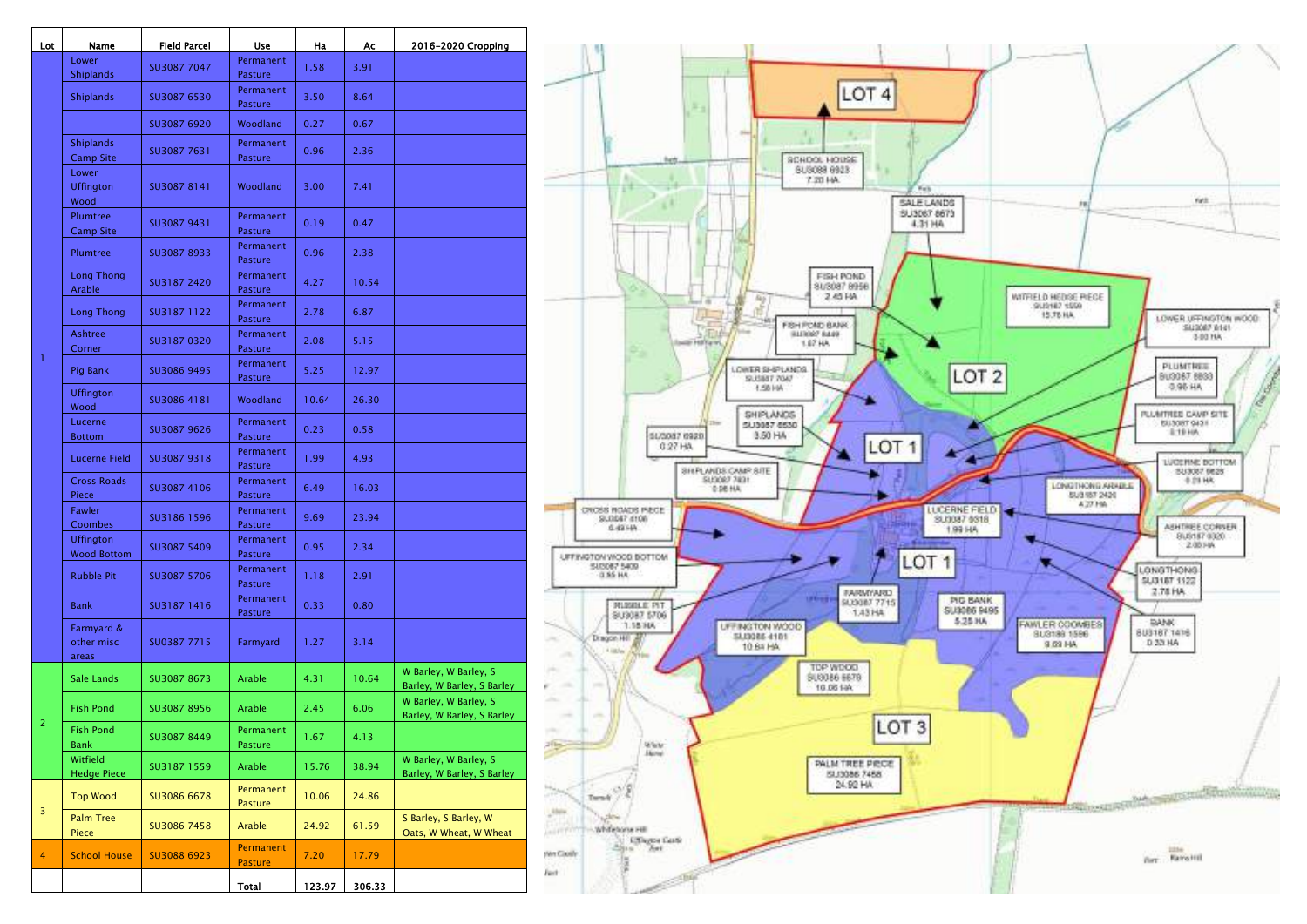## LOT 5 – GUIDE £120,000

#### 2 New Cottages, Uffington, SN7 7RP

2 New Cottages is located in the centre of the charming village of Uffington. It comprises a semi-detached cottage constructed of red brick and timber cladding under a clay tile roof with UPVC double glazed windows. It was built in the 1970s and the accommodation comprises kitchen, dining room, living room, family bathroom and three bedrooms extending to approximately 1130 ft<sup>2</sup> (105m<sup>2</sup>). It benefits from a single storey garage, additional parking to the front and side and an enclosed garden to the rear. The property has been well maintained.

2 New Cottages is occupied by a former farmworker who is a protected occupier with security of tenure under the Rent (Agriculture) Act 1976. No rent is currently passing but a fair rent application has been submitted to the Valuation Office.





Not to Scale Produced by The Plan Portel 2020 For Electratine Passases Only.





## ADDITIONAL INFORMATION

Method of Sale: The property is offered for sale freehold with the benefit of vacant possession subject to the existing tenancies.

Basic Payment Scheme: The Land is registered on the Rural Land Register and BPS is claimed for. There are 106.26 entitlements included with the sale. The BPS payment for the current year will be retained by the vendor. The vendor will transfer the entitlements to the purchaser(s).

Higher Level Stewardship: The land is subject to a HLS agreement that expires on 31<sup>st</sup> August 2022 with an annual payment of £10,405. The vendor will transfer the HLS agreement to the purchaser(s), further details are available from WebbPaton.

Farming Arrangements: The arable land is farmed in-hand under a Contract Farming Agreement that terminates following harvest 2020. The arable land will continue to be farmed in hand until completion. The grassland is grazed on flexible grazing agreements.

Ingoing valuation: In addition to the purchase price the purchaser will be required to pay for: 1. Growing crops and all beneficial cultivations, sub soiling and acts of husbandry since the 2020 harvest at current CAAV rates or contract rates where applicable;

2. Seed, fertilisers, manures and sprays applied to the growing crops since the 2020 harvest at invoice cost.

Sporting Timber and Mineral Rights: The sporting timber and mineral rights are, as far as they are owned, included in the freehold sale.

Easements, Wayleaves and Rights of Way: The property is offered as appropriate with rights of way, either public or private, wayleaves and easements, whether or not these are specifically referred to.

Tenancies: 2 New Cottages is subject to a protected tenancy, further details are available from WebbPaton.

Local Authority: Vale of White Horse District Council.

Council Tax: Britchcombe Farmhouse Band G and 2 New Cottages Band C.

Plans, Areas and Schedules: These are based on the Ordnance Survey and are for reference only. They have been checked and completed by WebbPaton and the purchaser will be deemed to satisfy themselves as to the description of the property. Any error or misstatement shall not annul the sale nor entitle either party to compensation in respect thereof.

Services: Britchcombe Farm benefits from a single phase electricity connection to the dwellings, tea rooms and most of the farm buildings. Water is provided via a mains water supply to the house and tea rooms, and a private water supply to most buildings, the land and campsite areas. The property benefits from private drainage. The Farmhouse features oil fired boiler and Rayburn.

Fixture and Fittings: All fixtures, fittings and chattels, whether referred to or not, are specifically excluded from the sale, including carpets, curtains, light fittings, freestanding domestic and electrical items, garden machinery and agricultural machinery. A farm machinery sale conducted by Moore Allen and Innocent is scheduled at Britchcombe Farm for Wednesday 16th September 2020.

Data Room: An online data room is available for the sale. Please contact WebbPaton for access.

Viewing: Viewing is strictly by prior appointment. Please contact Mark Webb, Becky Meredith or Helen Wiltshire at WebbPaton on 01793 842055.